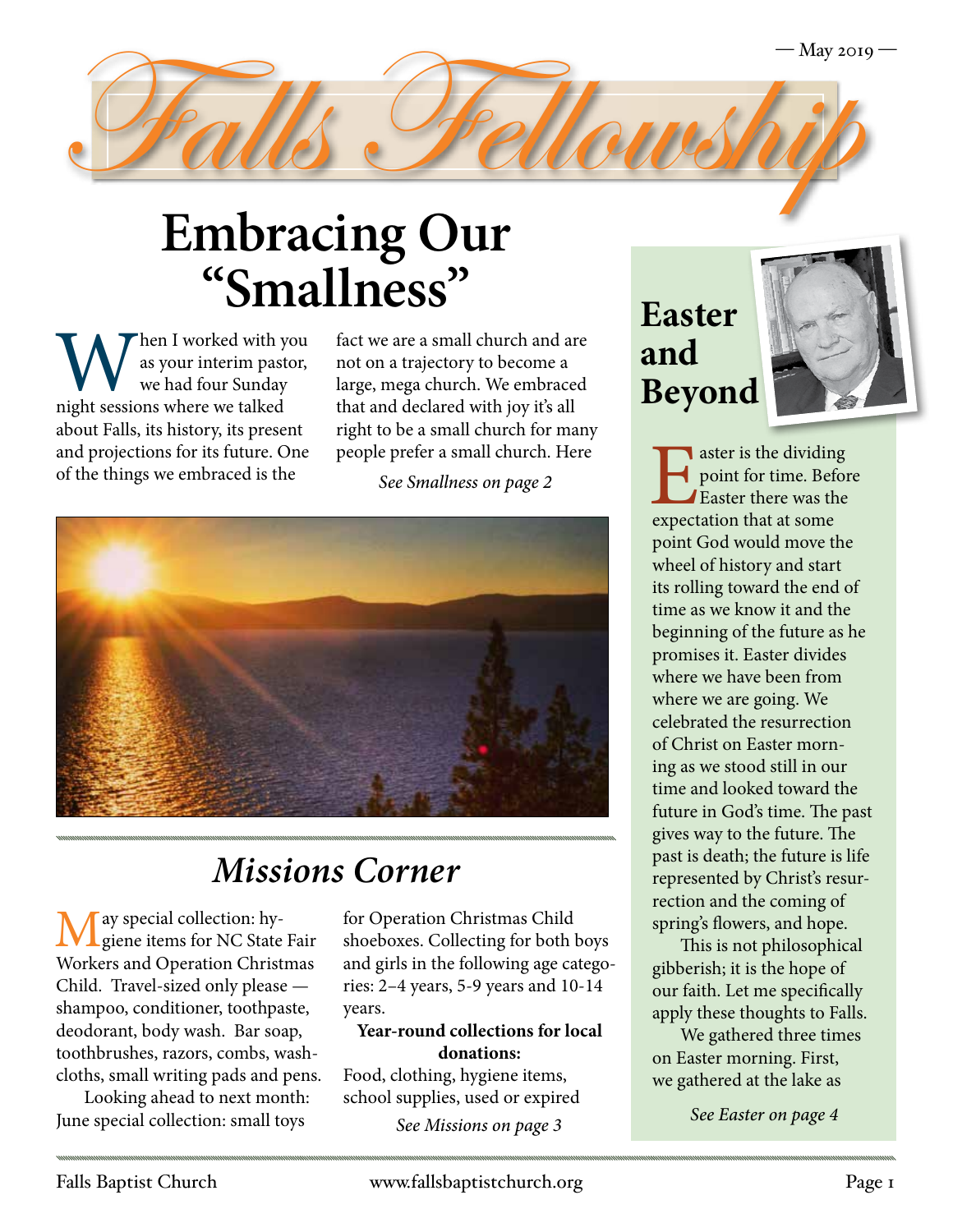#### *Smallness continued … Continued from page 1*

are some things we discussed at the last meeting of that four-part series:

We are a small church and that's normal. The majority of Christians choose to worship, learn, and grow and minister in small churches.

Big churches are great, but they are not for everyone.

Small churches foster "caring and nurture" more easily than large churches.

Small churches multiply faster and baptize more believers per capita than large churches.

Embracing our "smallness" does not justify our becoming complacent and remaining in a "rut" of ministry. To remain a viable small church, we must constantly redefine what it means to be small. We must grow our people from "within" that we might ultimately attract people from "without." We must have programs that are vibrant, people friendly, biblically directed and welcoming. So, let's get started on that.

Where do we start? The old adage of eating an elephant one bite at a time applies here. We cannot focus on all of our programs at the same time. Let's begin with our children and youth. They are our future. To have a healthy future as a church, we must develop spiritually healthy and ultimately mature children and youth.

I met with our children and youth leaders last Wednesday night and we are developing an exciting plan for our work with their age group. This will

### **Event Calendar**

- **May 5 Deacons Meeting 4 PM**
- **May 11 Men's Fellowship Breakfast 8 AM**
- **May 12 Mother's Day**
- **May 26 Lord's Supper 11 AM**
- **June 2 Deacons Meeting 4 PM**
- **June 17-21 Vacation Bible School 6-8 PM**

involve training and retraining for workers. It will involve calling upon outside resources to help us develop a vision that will give us practical tools for our work with children and youth. It will, also, for all of the church membership call for prayer. I want you to pray asking for God's leadership in developing our children and youth program. In fact, when you have read this article, pause and pray asking that God will give us a vision for our ministry with children and youth and give us the practical steps to follow to achieve that vision. Great things happen through prayer. Let's start praying and anticipate God will open up the windows of heaven and pour upon our children and youth ministries his immeasurable blessings.

*— Tom Jenkins*

# **Special Offer for Our Church Members**

Hello my name is Rob Dyer. I'm the owner of The Lost Cajun in Wakefield. We would like to partner with your church to offer your church members free beignets every Tuesday. All we ask is that they bring in their church bulletin to receive the free beignets.

*Note: Beignets are Cajun donuts served piping hot covered in powdered sugar.*

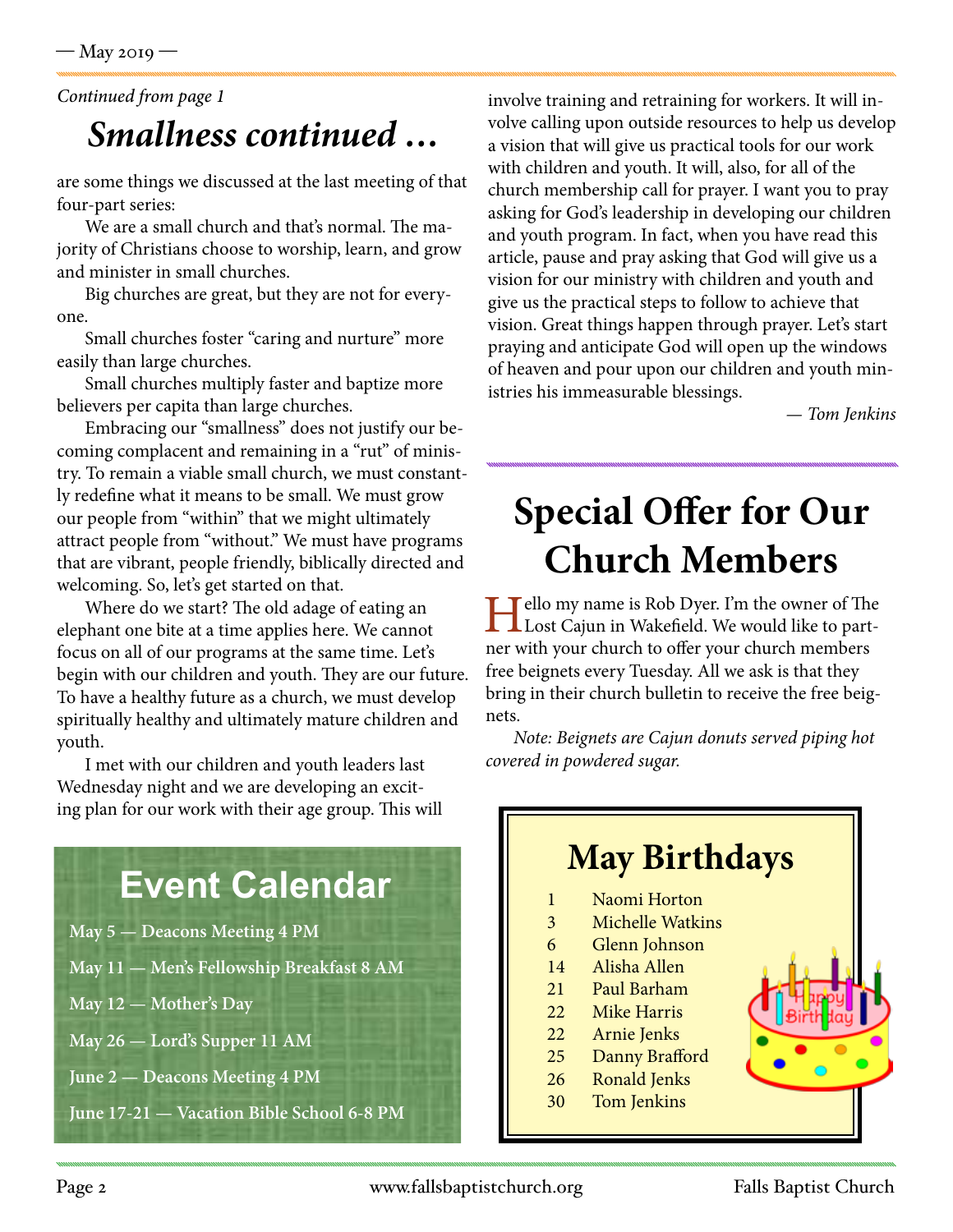#### Falls Baptist Church 2019 Missions Opportunities Calendar

| Month           | <b>S</b> Giving                                          | Collecting                                                                           | Service                                             |
|-----------------|----------------------------------------------------------|--------------------------------------------------------------------------------------|-----------------------------------------------------|
| May             |                                                          | Operations Christmas Child /<br>NC State Fair Kits: Hygiene<br>Items                 |                                                     |
| June            |                                                          | <b>Operation Christmas Child:</b><br><b>Small Toys</b>                               |                                                     |
| July            |                                                          | <b>Operation Christmas Child:</b><br>clothing/shoes                                  |                                                     |
| August          |                                                          | <b>Operation Christmas Child:</b><br>school supplies                                 |                                                     |
| September       | <b>NC State Missions Annual</b><br>Offering              | Operation Christmas Child:<br>small games and puzzles                                | Packing Party: NC State Fair<br>Kits                |
| October         |                                                          | <b>Operations Christmas Child:</b><br>personal letters and photos,<br>coloring pages |                                                     |
| November        | <b>Baptist Children's Home</b><br><b>Annual Offering</b> |                                                                                      | Packing Party: Operation<br><b>Christmas Child</b>  |
| <b>December</b> | Lottie Moon Annual Offering                              | Collect donations for a local<br>sponsored family in need.                           | Group Volunteering: Caroling<br>at the Nursing Home |

*Continued from page 1*

## *Missions continued …*

printer ink/toner cartridges.

#### **VBS Volunteers Needed!**

Please see Stacie Creech if you are interested in volunteering to help during Vacation Bible School. Some areas to consider are: food prep/cooks, crafts, greeters/ registration, teachers, games and music.

#### **Upcoming Dates:**

June 17th -21st at 6-8 pm: Vacation Bible School

## **Recently added new titles in our library**

New books are added to our church library on a regular basis. New additions will be listed in future newsletters.

*Hope Again* — Swindoll, Charles R. *Private Obsessions* — Ezell, Lee *Healing for Damaged Emotions* — Seamands, David A.

*God's Amazing Grace* — Hollingsworth, William E. *Passion and Purity* — Elliot, Elizabeth *The Journey* — Graham, Billy *A Place of Quiet Rest* — DeMoss, Nancy Leigh *Believer's Bible Commentary – New Testament* — Mac-Donald, William

*— Alan Watkins*



#### **Deacons**

| 919-418-1162 |
|--------------|
| 919-270-8765 |
| 919-793-5548 |
| 843-446-6540 |
| 919-618-4214 |
| 252-903-4662 |
|              |